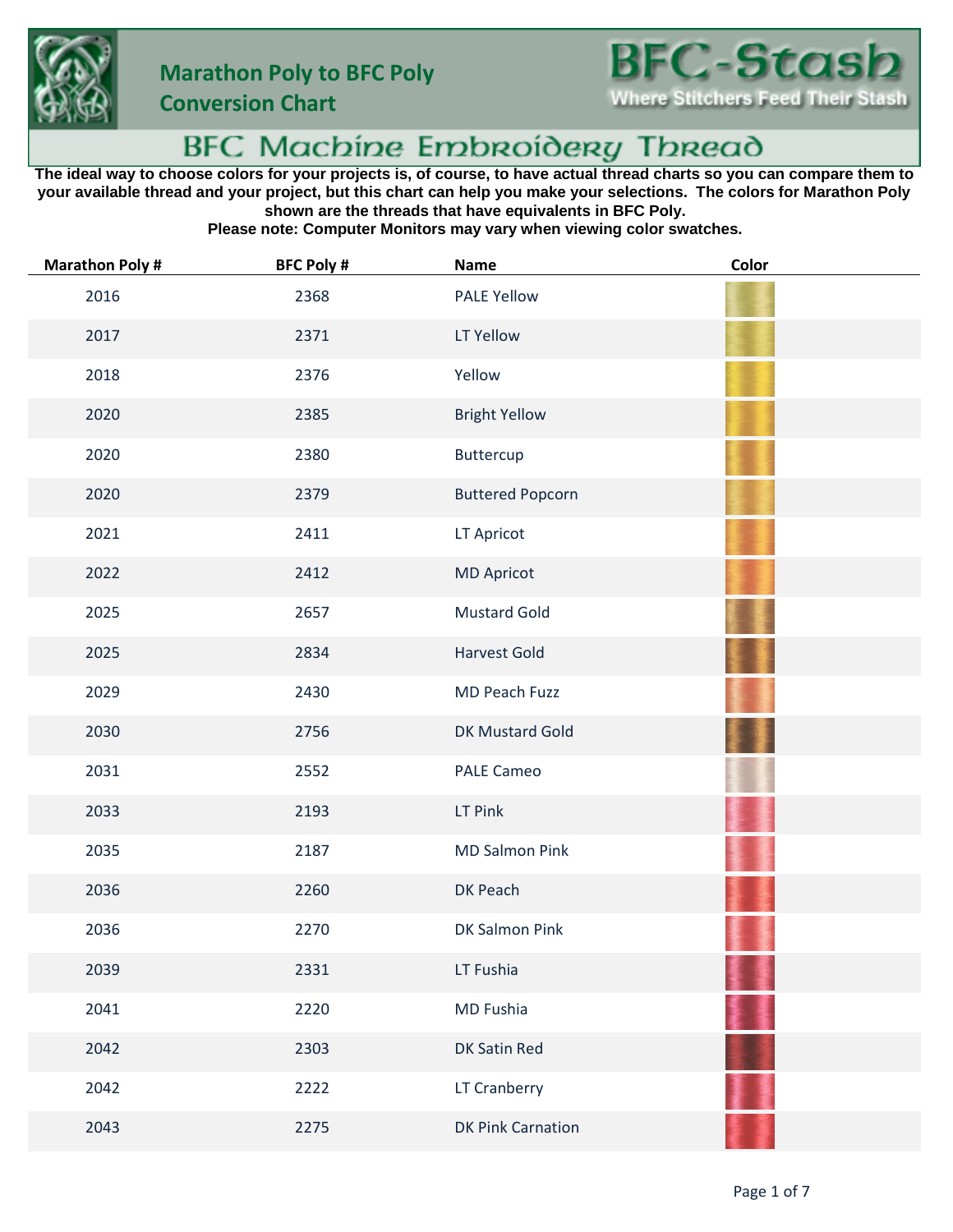| <b>Marathon Poly#</b> | <b>BFC Poly #</b> | <b>Name</b>           | Color |
|-----------------------|-------------------|-----------------------|-------|
| 2044                  | 2295              | Cherry Red            |       |
| 2044                  | 2297              | Satin Red             |       |
| 2044                  | 2283              | DK Red Rust           |       |
| 2045                  | 2307              | <b>Red Wine</b>       |       |
| 2046                  | 2433              | LT Melon              |       |
| 2047                  | 2435              | Melon                 |       |
| 2047                  | 2256              | MD Peach              |       |
| 2051                  | 2454              | Orange                |       |
| 2052                  | 2437              | DK Melon              |       |
| 2052                  | 2455              | Sunset Orange         |       |
| 2054                  | 2306              | <b>DKST Satin Red</b> |       |
| 2054                  | 2247              | DK Burgandy           |       |
| 2055                  | 2287              | <b>DKST Burgandy</b>  |       |
| 2055                  | 2567              | <b>DK Brick</b>       |       |
| 2056                  | 2546              | DK Ash Rose           |       |
| 2058                  | 2243              | DK Bright Plum        |       |
| 2065                  | 3675              | <b>MD Clear Blue</b>  |       |
| 2066                  | 3597              | Light Blue Aster      |       |
| 2067                  | 3600              | MD Blue Aster         |       |
| 2067                  | 3655              | MD Bright Blue        |       |
| 2068                  | 3601              | DK Bright Aster       |       |
| 2070                  | 3621              | DK Marine Blue        |       |
| 2070                  | 3587              | Navy                  |       |
| 2071                  | 3606              | DK Mediterranean Blue |       |
| 2073                  | 3646              | <b>DKST Navy</b>      |       |
| 2077                  | 3770              | PALE Lavender         |       |
| 2078                  | 3772              | LT Lavender           |       |
| 2079                  | 3735              | Heather               |       |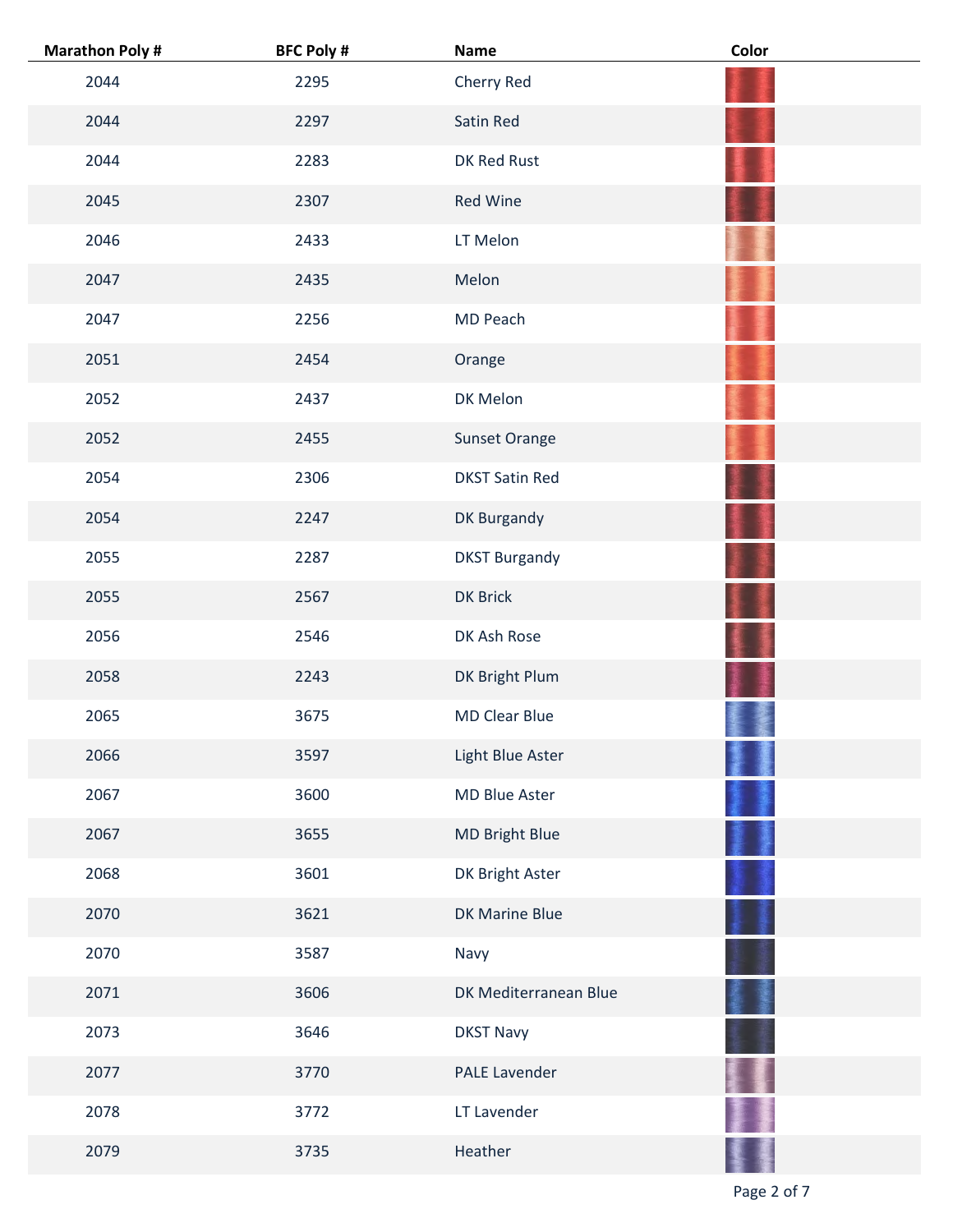| <b>Marathon Poly #</b> | <b>BFC Poly #</b> | <b>Name</b>                | Color |
|------------------------|-------------------|----------------------------|-------|
| 2080                   | 3740              | <b>MD Heather</b>          |       |
| 2081                   | 3777              | <b>MD Lavender</b>         |       |
| 2084                   | 3805              | <b>DKST African Violet</b> |       |
| 2086                   | 3778              | <b>Blue Purple</b>         |       |
| 2092                   | 3468              | Light Turquoise            |       |
| 2092                   | 3559              | MD Turqoise                |       |
| 2093                   | 3560              | LT Mediterranean Blue      |       |
| 2098                   | 3471              | Turquoise                  |       |
| 2101                   | 3160              | MD Spring Green            |       |
| 2103                   | 3206              | DK Shamrock Green          |       |
| 2103                   | 3072              | DK Jade                    |       |
| 2104                   | 3520              | <b>MD Teal</b>             |       |
| 2104                   | 3075              | DK Aqua Green              |       |
| 2105                   | 3059              | <b>DKST Aqua Green</b>     |       |
| 2107                   | 3507              | <b>DKST Lagoon</b>         |       |
| 2108                   | 3080              | <b>DK Emerald</b>          |       |
| 2110                   | 3035              | MD Spruce                  |       |
| 2110                   | 3038              | DK Spruce                  |       |
| 2111                   | 3142              | <b>DKST Grass Green</b>    |       |
| 2115                   | 2949              | Sage Tint White            |       |
| 2116                   | 2172              | Antique White              |       |
| 2117                   | 2490              | Beige                      |       |
| 2118                   | 2709              | LT Putty                   |       |
| 2118                   | 2689              | Ecru                       |       |
| 2118                   | 2693              | LT Ecru                    |       |
| 2119                   | 2553              | <b>Bisque</b>              |       |
| 2127                   | 2772              | LT Golden Brown            |       |
| 2129                   | 2760              | MD Taupe                   |       |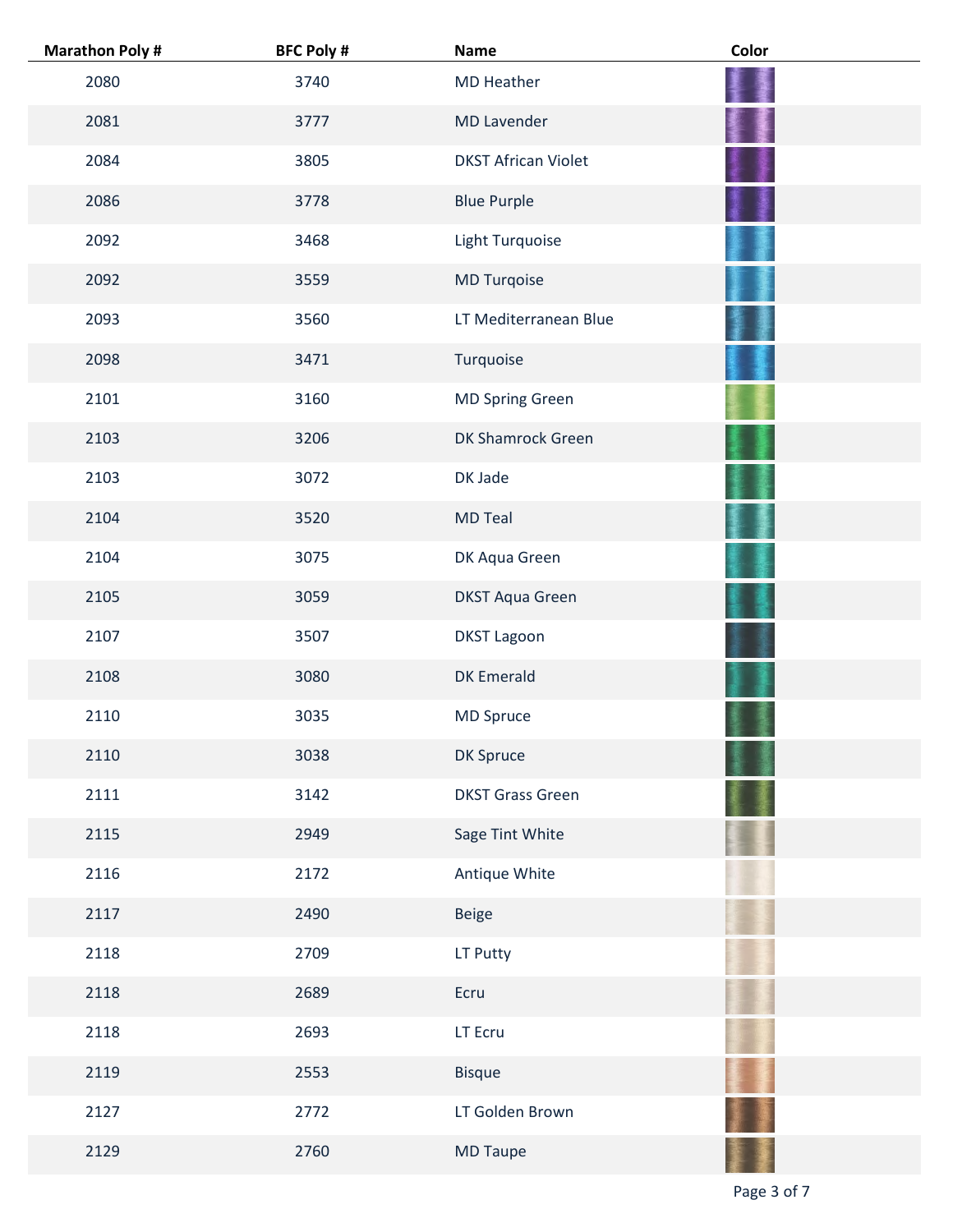| <b>Marathon Poly#</b> | <b>BFC Poly #</b> | <b>Name</b>               | Color |
|-----------------------|-------------------|---------------------------|-------|
| 2130                  | 2765              | <b>DKST Camel</b>         |       |
| 2130                  | 2802              | Golden Brown              |       |
| 2133                  | 2873              | LT Olive                  |       |
| 2134                  | 2602              | Eggplant                  |       |
| 2137                  | 3250              | <b>PLST Silver</b>        |       |
| 2138                  | 3370              | <b>PALE Mauve Pearl</b>   |       |
| 2139                  | 3376              | LT Gray                   |       |
| 2141                  | 3409              | Silver                    |       |
| 2142                  | 2575              | PALE Gray                 |       |
| 2143                  | 3431              | <b>PALE Blue</b>          |       |
| 2147                  | 3263              | <b>DKST Blue Gray</b>     |       |
| 2149                  | 3218              | Md Loden Green            |       |
| 2149                  | 2168              | White                     |       |
| 2149                  | 2169              | <b>Bright White</b>       |       |
| 2150                  | 2170              | <b>Black</b>              |       |
| 2154                  | 2388              | <b>PALE Mellow Yellow</b> |       |
| 2154                  | 3148              | <b>PLST Lime</b>          |       |
| 2156                  | 2413              | Apricot                   |       |
| 2157                  | 2414              | DK Apricot                |       |
| 2159                  | 2832              | Golden Amber              |       |
| 2160                  | 2426              | <b>DKST Apricot</b>       |       |
| 2161                  | 2830              | LT Amber                  |       |
| 2161                  | 2831              | MD Amber                  |       |
| 2162                  | 2881              | MD Olive                  |       |
| 2162                  | 2833              | DK Golden Amber           |       |
| 2163                  | 2189              | <b>PALE Pink</b>          |       |
| 2165                  | 2515              | LT Rose                   |       |
| 2169                  | 2219              | Fushia                    |       |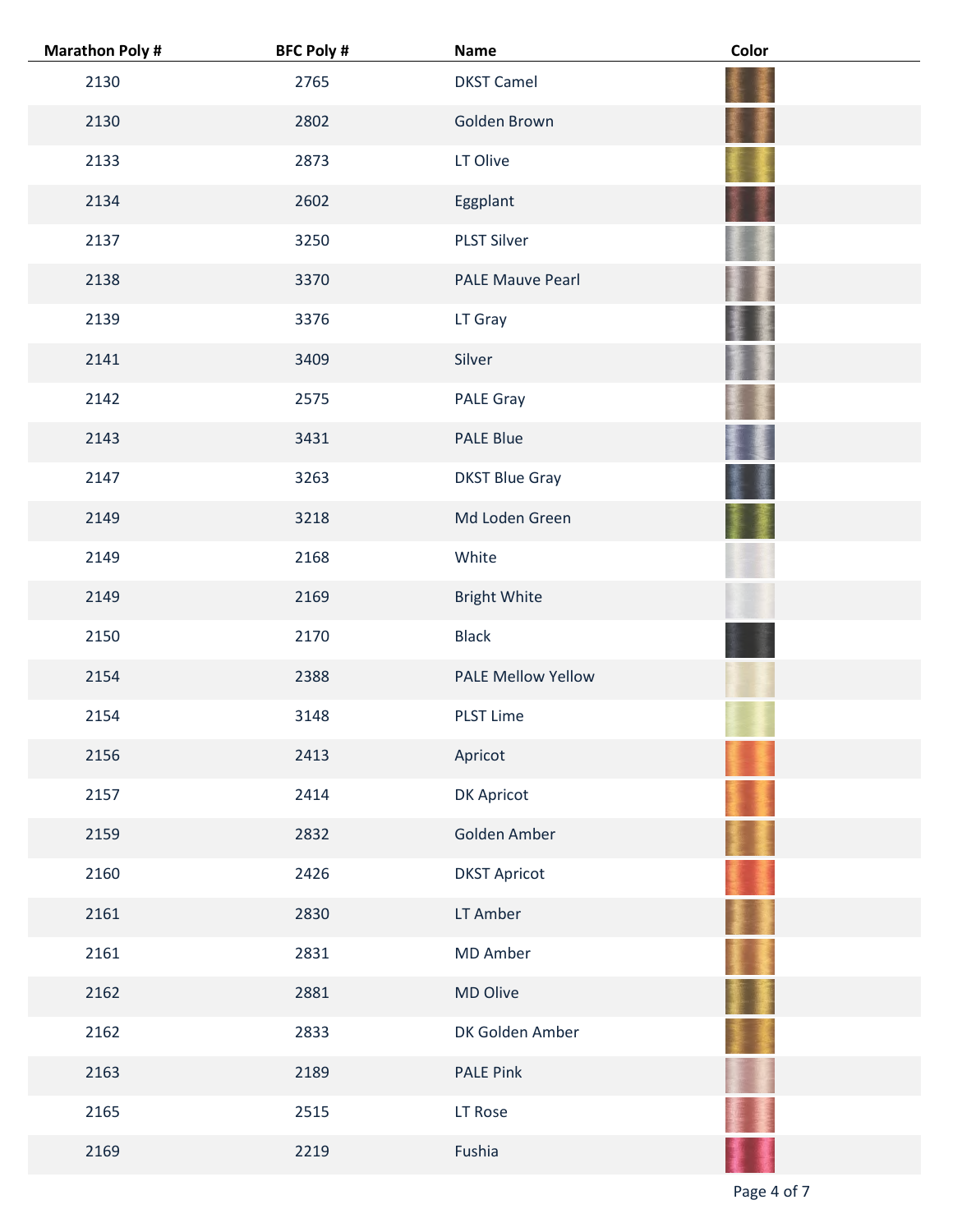| <b>Marathon Poly#</b> | <b>BFC Poly #</b> | Name                   | Color |
|-----------------------|-------------------|------------------------|-------|
| 2169                  | 2245              | DK Fushia              |       |
| 2171                  | 2468              | PLST Salmon            |       |
| 2174                  | 2509              | LT Mink                |       |
| 2184                  | 2315              | <b>Brandy</b>          |       |
| 2185                  | 2241              | MD Bright Plum         |       |
| 2186                  | 2342              | <b>Black Wine</b>      |       |
| 2187                  | 3668              | <b>PALE Clear Blue</b> |       |
| 2188                  | 3670              | LT Blue                |       |
| 2189                  | 3639              | Dusk Blue              |       |
| 2190                  | 3649              | LT Bright Blue         |       |
| 2192                  | 3679              | DK Clear Blue          |       |
| 2194                  | 3660              | DK Bright Blue         |       |
| 2197                  | 3692              | MD Blue Violet         |       |
| 2198                  | 3299              | <b>Blue Sea Green</b>  |       |
| 2199                  | 3645              | <b>Marine Blue</b>     |       |
| 2200                  | 3604              | MD Mediterranean Blue  |       |
| 2202                  | 3730              | <b>PALE Heather</b>    |       |
| 2204                  | 3833              | LT Orchid              |       |
| 2205                  | 3674              | <b>PALE Aster Blue</b> |       |
| 2206                  | 3694              | DK Blue Violet         |       |
| 2209                  | 3704              | DK Heliotrope          |       |
| 2210                  | 3764              | DK Blue Purple         |       |
| 2213                  | 3846              | <b>DKST</b> wine       |       |
| 2213                  | 3427              | <b>DKST Eggplant</b>   |       |
| 2218                  | 3563              | Dk Turquoise           |       |
| 2219                  | 3542              | DK Teal                |       |
| 2219                  | 3545              | <b>DKST Teal</b>       |       |
| 2223                  | 3531              | PALE Aqua              |       |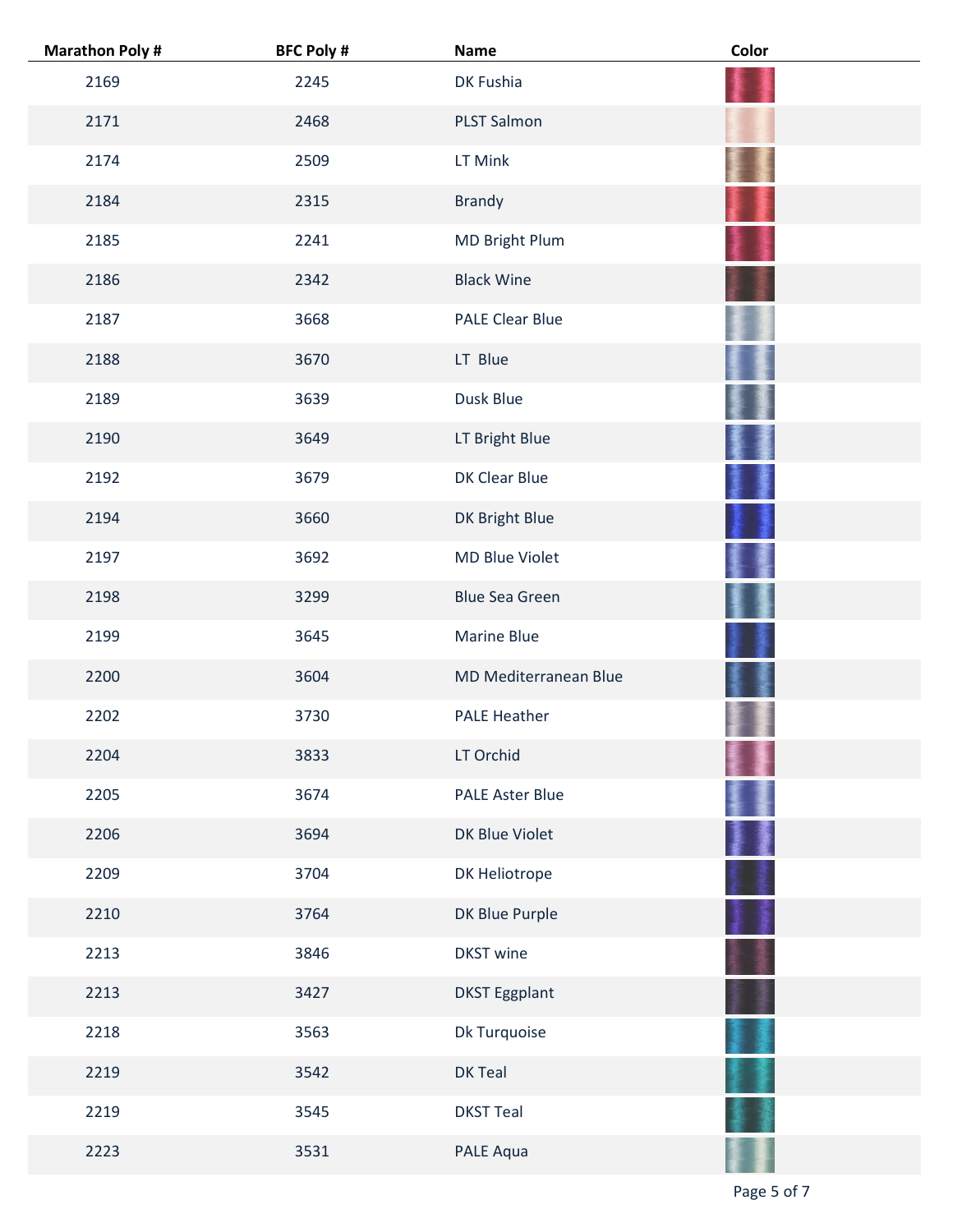| <b>Marathon Poly#</b> | <b>BFC Poly #</b> | <b>Name</b>              | Color |
|-----------------------|-------------------|--------------------------|-------|
| 2225                  | 3130              | <b>PALE Mint</b>         |       |
| 2226                  | 3532              | LT Aqua                  |       |
| 2227                  | 3514              | LT Teal                  |       |
| 2230                  | 3472              | LT Peacock               |       |
| 2231                  | 3474              | Peacock                  |       |
| 2232                  | 3620              | French Blue              |       |
| 2237                  | 3511              | <b>PALE Teal</b>         |       |
| 2238                  | 3513              | <b>PALE Teal Blue</b>    |       |
| 2238                  | 3049              | LT Jade                  |       |
| 2240                  | 3201              | DK Mint                  |       |
| 2244                  | 3479              | Deep Lake                |       |
| 2245                  | 3159              | <b>PALE Spring Green</b> |       |
| 2251                  | 3014              | <b>DKST Smoke Green</b>  |       |
| 2253                  | 2906              | Loden Green              |       |
| 2253                  | 3225              | DK Loden Green           |       |
| 2255                  | 2911              | <b>PLST Aloe</b>         |       |
| 2257                  | 2913              | <b>PALE Aloe</b>         |       |
| 2265                  | 3008              | LT Smoke Green           |       |
| 2269                  | 3324              | <b>DKST Blue Granite</b> |       |
| 2273                  | 2508              | <b>PLST Mink</b>         |       |
| 2274                  | 2630              | LT Sandstone             |       |
| 2276                  | 2748              | Taupe                    |       |
| 2279                  | 2731              | Hemp                     |       |
| 2282                  | 2781              | Golden Mink              |       |
| 2282                  | 2808              | Mink                     |       |
| 2284                  | 2819              | <b>DKST Reddish Mink</b> |       |
| 2285                  | 2784              | <b>DKST Earth</b>        |       |
| 2285                  | 2783              | <b>DK Earth</b>          |       |